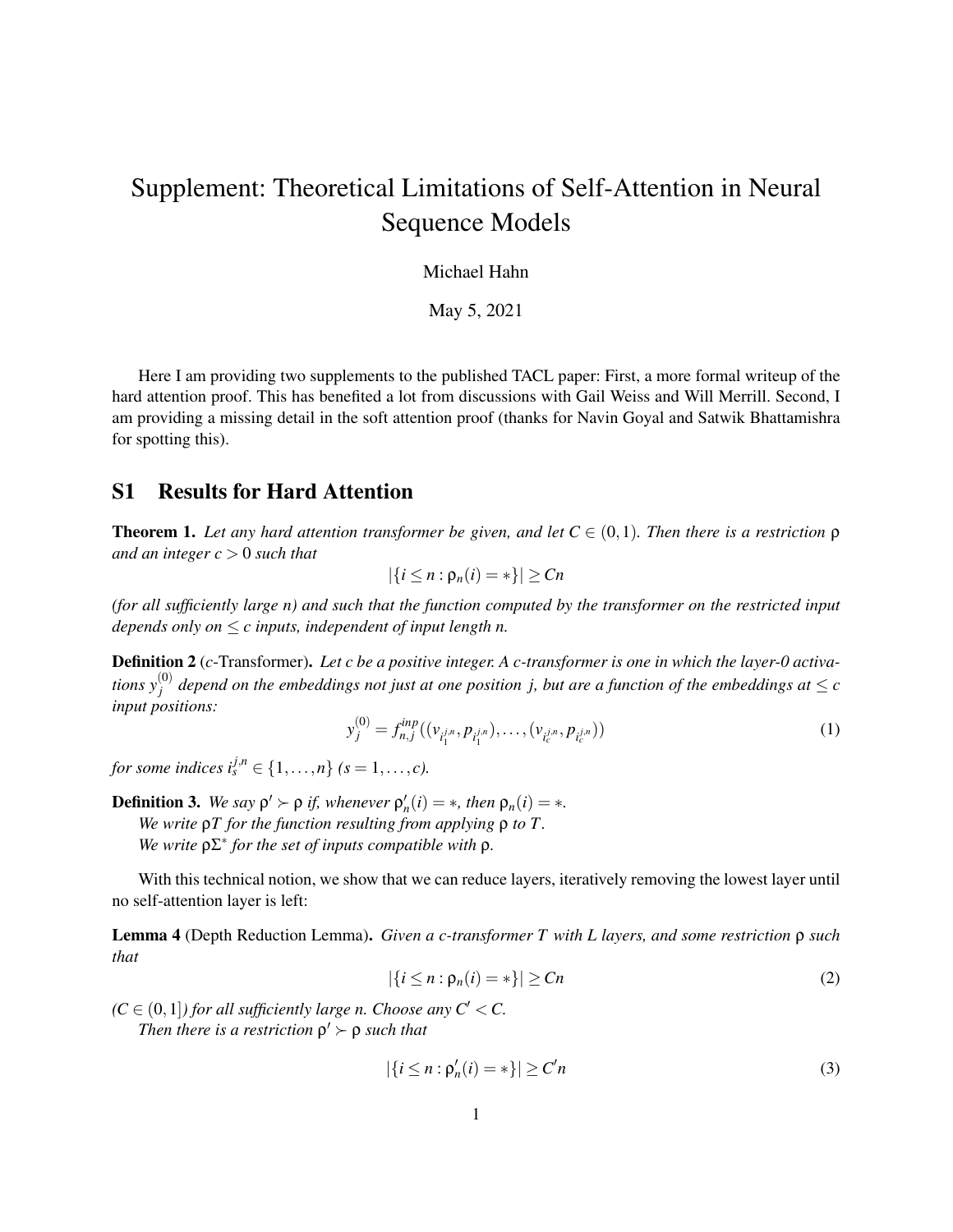*for all sufficiently large n, and such that there is a* (*c*·(2 *c kH* +1))*-transformer T*<sup>0</sup> *with L*−1 *layers, for some*  $\iint$ *integer k (depending on C'), where*  $H \geq 1$  *is the number of attention heads at each layer and position, such that*  $\rho' T = \rho' T'$ .

The lemma implies Theorem [1:](#page-0-0)

*Proof of Theorem 1*. The output of the transformer is determined by the last activation  $y_n^{(L)}$ . Apply the Depth Reduction Lemma iteratively, choosing the constants  $C'$  in the lemma appropriately, until only the zero-th layer remains. Then, after applying the resulting restriction, the final activation  $y_n^{(L)}$  is now computed by  $y_n^{(0)}$ , which is determined by a bounded number of input bits.  $\Box$ 

#### S1.1 Proving the Depth Reduction Lemma

In this section, we will prove the Depth Reduction Lemma. We construct the restrictions  $\rho'_n$  separately for each *n*, on the basis of the given restriction  $\rho_n$ . In this process, we will only *restrict additional bits*, that is, the only case in which  $\rho'_n(i)$  can be different from  $\rho_n(i)$  is that  $\rho'_n(i)$  may be 0 or 1 where  $\rho_n(i)$  was  $*$ . The construction proceeds in three stages  $\rho_n^{(1)}$ ,  $\rho_n^{(2)}$ , and  $\rho_n^{(3)} = \rho_n'$ , which all may restrict additional bits. At the end, we verify that the conclusion of the Depth Reduction Lemma is satisfied for the resulting restriction  $\rho'_n$ .

Throughout the proof, we will need a few parameters independent of *n*: First, we need an integer *k* that has to be sufficiently large for the proof to succeed, and will be fixed later in the proof. Second, we need parameters  $η ∈ (0, \frac{1}{2})$  $\frac{1}{2}$ ,  $q \in (0,1)$  and  $\delta > 0$ ; they can be chosen as follows:

<span id="page-1-1"></span>**Definition 5.** *Choose*  $η ∈ (0, \frac{1}{2})$  $\frac{1}{2}$ ) *small,*  $q \in (0,1)$ *, and*  $\delta > 0$  *(such that*  $(1+\delta)q \in (0,1)$ *) in such a way as to achieve*

$$
(1 - 2\eta) \cdot (1 - (1 + \delta)q) = C'/C
$$
\n(4)

*A possible choice to satisfy this is*  $(1+\delta)q = \frac{1}{2}$  $\frac{1}{2}$ ,  $2\eta = 1 - 2C'/C$ .

<span id="page-1-0"></span>**Lemma 6** (Stage 1). *There is N and a restriction*  $\rho^{(1)} > \rho$  *such that* 

- *1.* each  $\rho^{(1)}$ -free input bit serves as an input to at most  $\leq \frac{1}{\eta}c/C$  many different layer-0 heads, when *applying*  $ρ<sub>n</sub><sup>(1)</sup>$ *.*
- 2. *For*  $n > N$ ,  $#{i ≤ n : ρ<sub>n</sub><sup>(1)</sup>(i) = * } ≥ (1 - η)Cn$  (5)

*Proof.* Assume the number of input bits feeding into more than  $\frac{1}{\eta}c/C$  different layer-0 activations is  $\geq \eta Cn$ . Then the number of pairs of input bits and depending layer-0 activations is  $>\eta C n \cdot \frac{1}{\eta} c/C = nc$ . But there are at most *nc* such pairs, because there are *n* layer-0 activations, each of which depends on  $\leq c$  inputs. So the number of input bits with  $> \frac{1}{\eta} c/C$  depending layer-0 heads is  $\leq \eta Cn$ . We can obtain  $\rho_n^{(1)}$  from  $\rho_n$  by restricting these input bits to some fixed value in  $\{0,1\}$  (it doesn't matter which one), and the set  $\{i \leq n : \rho_n^{(1)}(i) = *\}$  still has at least  $(1 - \eta)Cn$  elements, for all sufficiently large *n*.  $\Box$ 

We write  $(h, i)$  for a layer-1 attention head  $h (h = 1, \ldots, H)$  at position  $i (i = 1, \ldots, n)$ . Let  $V_0(i)$  denote the possible values of  $y_i^{(0)}$ *i* . As *y* (0)  $i^{(0)}$  depends on  $\leq c$  input bits, we have:

$$
|V_{\mathsf{p}}(i)| \le 2^c \tag{6}
$$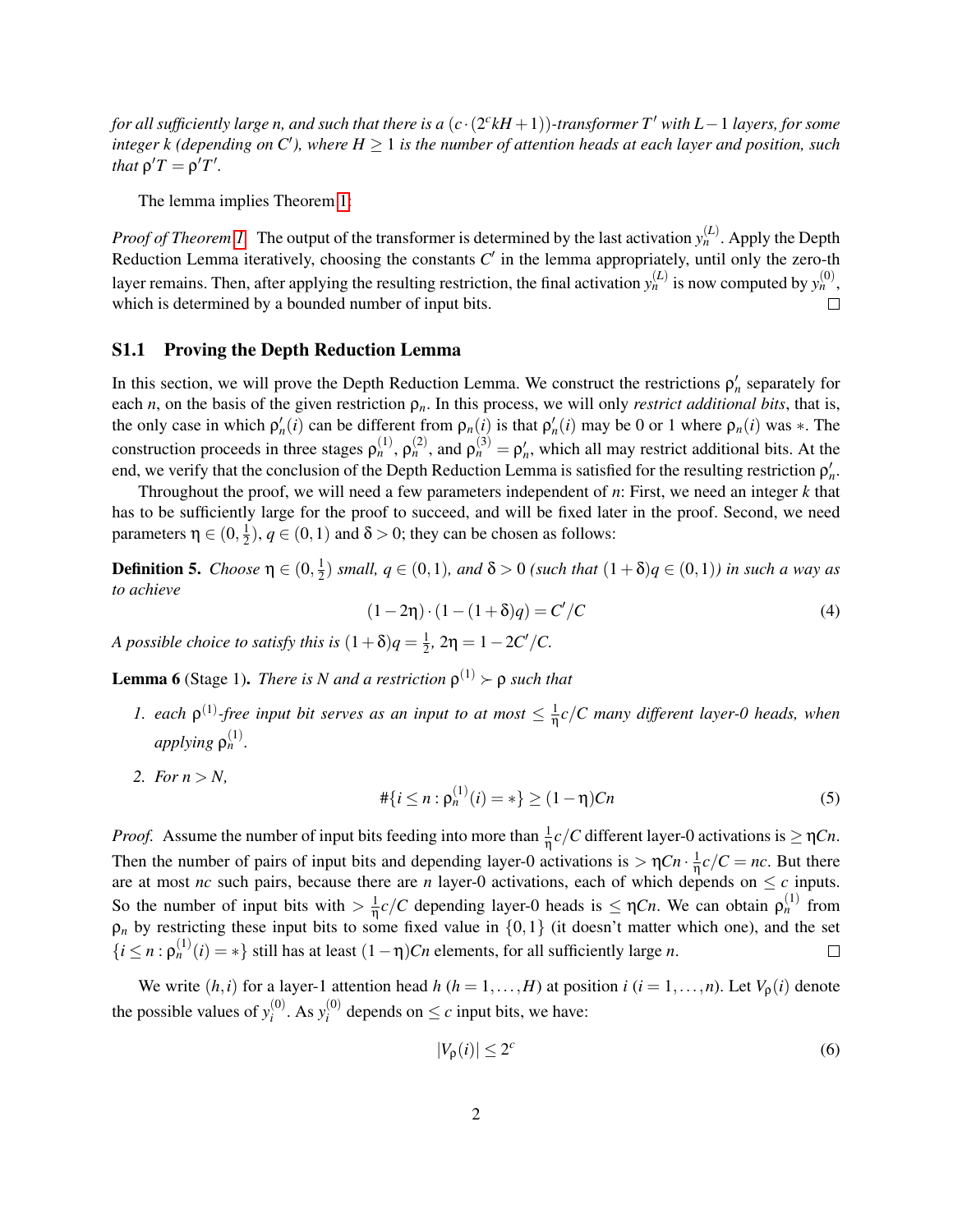**Definition 7.** *For a restriction*  $ρ$ *, a head*  $(h, i)$ *, a value*  $z ∈ V<sub>ρ</sub>(i)$ *, and each position*  $j ∈ {1, ..., n}$ *, set* 

$$
A_{((h,i),z),j,\rho} := \max_{x_1...x_n \in \rho \Sigma^n : y_i^{(0)} = z} f_{1,h}^{att}(z, y_j^{(0)})
$$
(7)

*For each value*  $z \in V_0(i)$ *, we rank the positions*  $\{1, \ldots, n\}$  *downwards by this value, obtaining a sequence (in the case of ties, we resolve as we do when computing hard attention)*

$$
J_{((h,i,z),\rho)} := \left(j_1^{(z)}, \ldots, j_n^{(z)}\right)
$$
 (8)

*For each* ((*h*,*i*),*z*)*, obtain the sequence*

$$
1 \le i_1^{(h,i,z,\mathsf{p})} < i_2^{(h,i,z,\mathsf{p})} < \cdots < i_L^{(h,i,z,\mathsf{p})} \le n \tag{9}
$$

*of those indices j such that there is some* ρ*-free input x<sup>q</sup> that feeds into the activation at j and no activation and*  $j' < j$ .

**Definition 8** (Satisfaction). Let  $\sigma$  be a restriction, and  $k \in \mathbb{N}$ , and assume  $z \in V_{\sigma}(i)$ . We say that a pair  $((i,h),z)$  *is*  $(k,\sigma)$ *-satisfied if its function value depends on at most*  $\leq$  *ck many input bits when applying*  $\rho$ *.* 

<span id="page-2-2"></span>**Lemma 9** (Satisfaction and Dependency). *If*  $((h, i), z)$  *is*  $(k, \sigma)$ *-unsatisfied, then the sequence* 

$$
\left(i_s^{(h,i,z,\mathsf{p})}:s=1,\ldots,L\right)
$$
\n(10)

*has length L at least*  $\geq k$ .

*Proof.* Assume some of the layer-0 heads it (*k*,ρ)-depends on. The higher-ranked layer-0 heads can only have a total of  $\leq ck$  inputs, contradiction.  $\Box$ 

<span id="page-2-1"></span>Lemma 10 (Preservation of Satisfaction). *Let* <sup>σ</sup> *be a restriction, and k* <sup>∈</sup> <sup>N</sup>*. If* ((*i*,*h*),*z*) *is* <sup>σ</sup>*-satisfied, and*  $σ' \succ σ$ , then  $((i,h),z)$  *is also*  $σ'$ -satisfied.

*Proof.* Immediate.

**Definition 11.** An unsatisfied tuple  $((h, i), z)$   $(k, \rho)$ -**depends** on some input  $x_i$  if  $\rho(i) = *$  and  $x_i$  appears as *an input to some*  $j_r^{(h,i,z,\rho)}$  *for*  $r \leq i_k^{(h,i,z,\rho)}$ *k .*

**Definition 12.** An unsatisfied tuple  $((h,i),z)$   $(k,\rho)$ -depends on some layer-0 head j if  $j = j_s^{(h,i,z,\rho)}$  for some  $s \leq i_k$ .

<span id="page-2-0"></span>**Lemma 13.**  $((h,i),z)$   $(k,\rho)$ -depends on  $x_i$  iff  $x_i$  appears as an input to some  $j_{i_s}^{(h,i,z,\rho)}$   $(s \leq i_k)$ . *Hence,*  $((h, i), z)$   $(k, \rho)$ *-depends on at most*  $\leq$  *ck input bits.* 

*Proof.* From the definitions.

*s*  $\overline{a}$ 

**Definition 14.** Two unsatisfied tuples  $((h,i),z)$ ,  $((h',i'),z')$  are  $(k,\rho)$ -neighbors if some  $j_{i_s^{(h,i,z,\rho)}}$  for one and  $j_{i,j}^{(h',t',z',p)}$  for the other both  $(k, \rho)$ -depend on some input bit  $x_l$ .

**Lemma 15.** Let  $\rho$  be a restriction, and  $k \in \mathbb{N}$ . Assume the layer-0 head at position j has more than  $2^{c}kH$ *many*  $(k, \rho)$ -depending  $(k, \rho)$ -unsatisfied tuples  $((h, i), z)$ . Then there is a restriction  $\rho' \succ \rho$ , restricting only  $\leq$  c additional inputs, such that at least kH many  $(k, \rho)$ -unsatisfied tuples  $((h, i), z)$  become  $(k, \rho')$ -satisfied.

 $\Box$ 

 $\Box$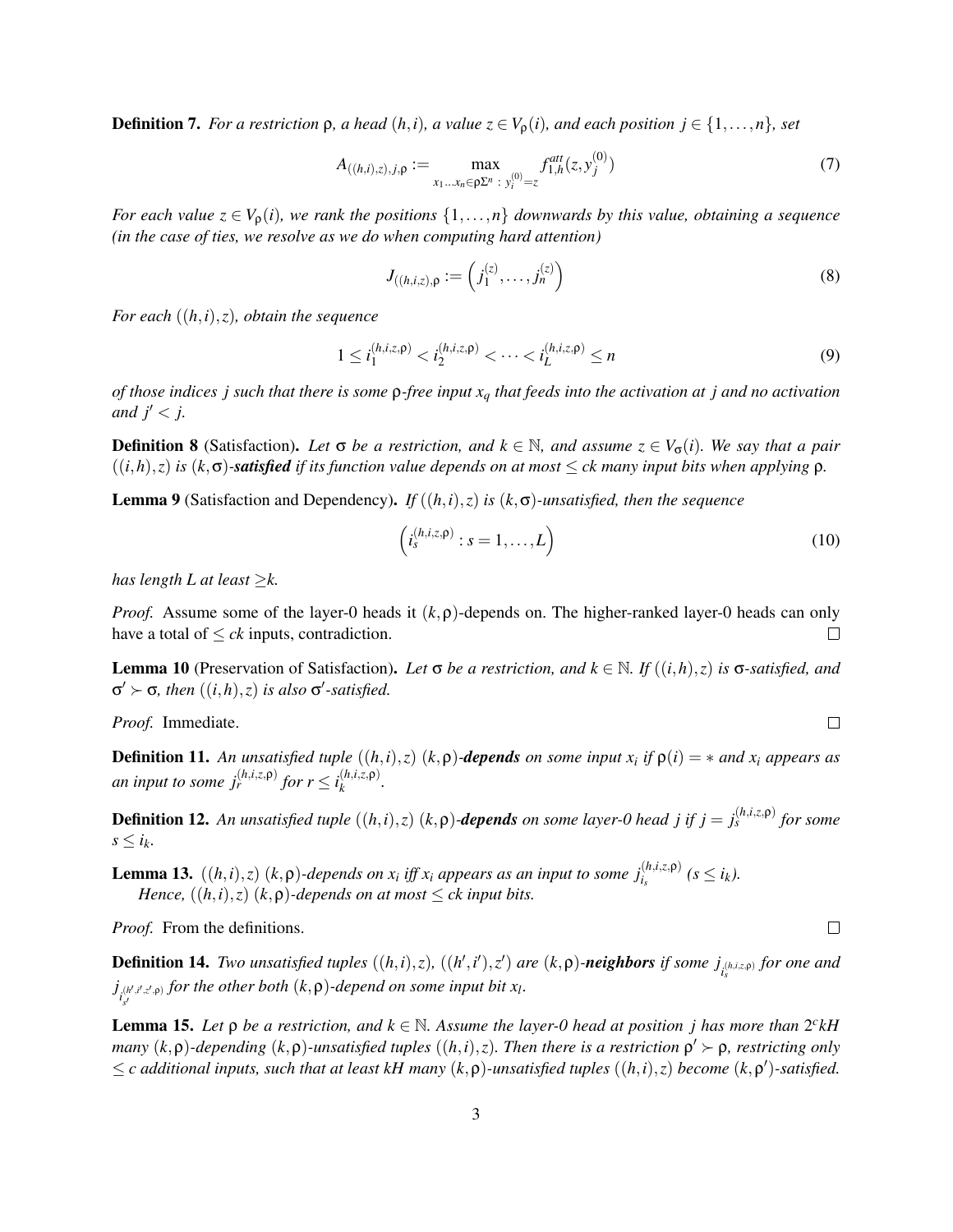*Proof.* Let  $\rho$  be a restriction, and  $k \in \mathbb{N}$ . Assume the layer-0 head at position *j* has more than  $2^{c}kH$ many (*k*,ρ)-depending (*k*,ρ)-unsatisfied tuples ((*h*,*i*),*z*). For each (*k*,ρ)-depending (*k*,ρ)-unsatisfied tuple  $((h, i), z)$ , collect the value *q*' of  $y_i^{(0)}$  $f_j^{(0)}$  ( $q' \in V_p(j)$ ) resulting in  $A_{((h,i),z),j,p}$ . There are  $> 2^c kH$  such tuples, but only 2<sup>*c*</sup> possible values  $q'$ . So one value q of them must occur  $> kH$  times, by the Pigeonhole Principle. Thus, this  $q \in V_{\rho}(j)$  is such that

$$
f_{1,h}^{att}(z,q) = A_{((h,i),z),j,\rho}
$$
 (11)

for at least  $> kH$  many of these  $(k, \rho)$ -depending tuples  $((h, i), z)$ .

For such a tuple  $((h,i),z)$ , *j* now blocks attention on any lower-ranked elements of the ranking. The higher-ranked elements of the ranking can only depend on a total of  $\leq ck$  input bits by Lemma [13.](#page-2-0)  $\Box$ 

**Definition 16** (Sequence of Restrictions). *Define a (finite or infinite) sequence of restrictions*  $\rho^{(1)} = \sigma_1 \prec$  $\sigma_2 \prec \dots$  *as follows:* 

- *1.*  $\sigma_1 := \rho^{(1)}$
- 2. Let  $\sigma_i$  be given ( $i \ge 1$ ). If a layer-0 head has more than  $2^c kH$  many  $(k, \sigma_i)$ -depending  $(k, \sigma_i)$ –unsatisfied *tuples*  $((h, i), z)$ *, fix*  $\leq c$  *input bits to make*  $\geq k$ *H tuples satisfied, using the preceding lemma, obtaining* σ*i*+1*. Otherwise, terminate the procedure.*

<span id="page-3-0"></span>**Lemma 17.** *There are K,N such that for all*  $k > K$ *,*  $n > N$ *, this procedure terminates with*  $\rho'_n > \rho_n^{(1)}$  *such that*

*1. We have*

$$
\#\{i \le n : \rho'_n(i) = *\} \ge (1 - 2\eta)C_n \tag{12}
$$

2. No layer-0 head has more than  $2^{c}kH$  many  $(k, \rho')$ -depending  $(k, \rho')$ -unsatisfied tuples  $((h, i), z)$ .

*Proof.* Due to Lemma [10,](#page-2-1) this procedure can be iterated at most until each tuple  $((h, i), z)$  is  $(k, \sigma_i)$ -satisfied, that is, at most

$$
\frac{2^c H n}{kH} = \frac{2^c n}{k} \tag{13}
$$

times. Let  $U_n$  be the number of times this procedure is iterated  $(U_n \leq \frac{2^cn}{k})$  $\frac{k_n}{k}$ ). At the end, for  $n > N$ ,

$$
\#\{i \le n : (\sigma_U)(i) = *\} \ge (1 - \eta)Cn - cU_n \ge \left((1 - \eta)C - \frac{2^c c}{k}\right)n\tag{14}
$$

By choosing *k* so large that  $\frac{2^c c}{k} \le \eta C$ , we find that

$$
\#\{i \le n : (\sigma_U)_n(i) = *\} \ge (1 - 2\eta)Cn \tag{15}
$$

for every  $n > N$ . For the second claim, if this were not the case, the procedure would not have terminated at ρ 0 *n* .  $\Box$ 

<span id="page-3-1"></span>**Corollary 18** (Stage 2). *There is K,N such that, for each k > K, there is a restriction*  $\rho^{(2,k)} > \rho^{(1)}$  such that

- *1.*  $\#\{i \leq n : \rho_n^{(2,k)}(i) = *\} \geq (1-2\eta)Cn$  for each  $n > N$
- 2. Every  $(k, \rho^{(2,k)})$ -unsatisfied  $((h,i), z)$  has at most  $f \leq \frac{2^{2c}}{\eta}$ η *c* 2 *k* <sup>2</sup>*H*/*C many* (*k*,ρ (2,*k*) )*-unsatisfied* (*k*,ρ (2,*k*) ) *neighbors.*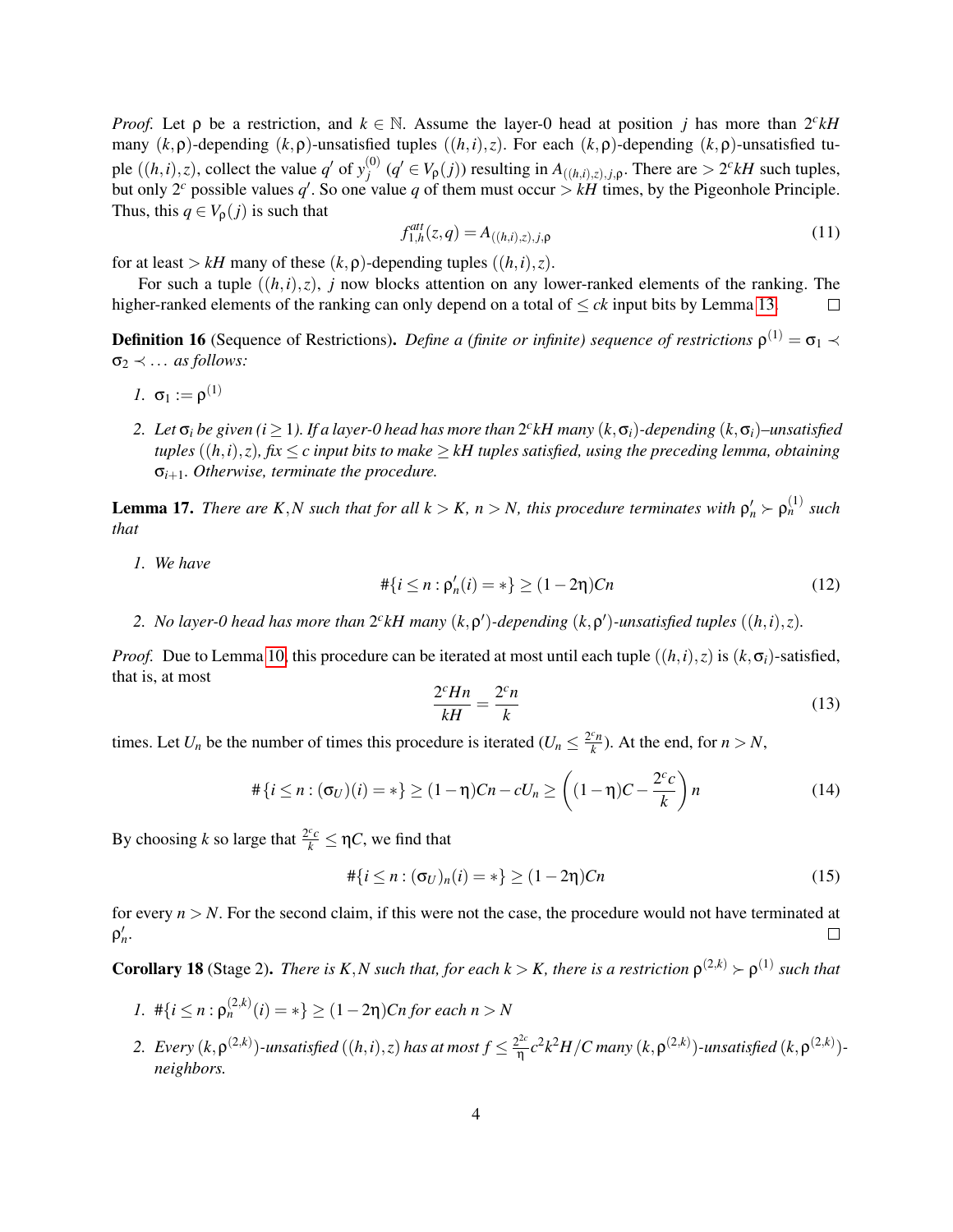*Proof.* Let  $\rho^{(2,k)}$  be as given by Lemma [17.](#page-3-0) The first assertion is immediate from that lemma. For the second assertion, by that lemma, each layer-0 head has at most  $\leq 2^c kH$  many  $(k, \rho^{(2)})$ -depending  $(k, \rho^{(2)})$ unsatisfied tuples  $((h, i), z)$ . Using Lemma [6](#page-1-0) and Lemma [13,](#page-2-0) each input bit has at most  $\leq \frac{2^c}{\eta}$  $\frac{2^{c}}{\eta}$ *kcH*/*C* many  $(k, \rho^{(2)})$ -depending  $(k, \rho^{(2)})$ -unsatisfied tuples. On the other hand, a tuple  $((h, i), z)$  can  $(k, \rho^{(2)})$ -depend on  $≤$  *kc* inputs by Lemma [13.](#page-2-0) Multiplying these two bounds gives  $≤$   $\frac{2^{2c}}{η}$  $\frac{e^{2c}}{\eta}k^2c^2H/C$ .  $\Box$ 

In order to construct the third and final restriction  $\rho_n^{(3)}$ , we apply the "probabilistic method": We define a probability distribution over restrictions  $\rho_n^{(3)}$ , and show that the probability assigned to restrictions of the type we require is strictly greater than zero, showing that such a restriction exists.

**Definition 19.** Let  $k > K$ . For each input length n, define the distribution over restrictions  $\rho_n^{(3,k)} \succ \rho_n^{(2,k)}$ *that independently assigns to each input position*  $i \in \{1, ..., n\}$  *the symbol* 1 *or* 0 *with probability q*/2 *each*  $(q ∈ (0,1)$  *from Definition* [5\)](#page-1-1), and  $*$  with probability 1 − q. On those input bits where  $\rho_n^{(2,k)}(i) \neq *,$  we restrict *this random restriction to agree with*  $\rho_n^{(2,k)}(i)$ .

**Definition 20.** Let  $k > K$ , and consider a  $(k, \rho^{(2,k)})$ -unsatisfied tuple  $((h, i), z)$ . By Lemma [9,](#page-2-2) the sequence

$$
\left(y_{j_{l_s^{(z)}}}^{(0)}:s=1,\ldots,L\right)
$$
\n(16)

*has length at least* ≥*k.*

Define  $X_{i,h,k}^{(z)}$  to be the event that, for this tuple, none of the k layer-0 head it depends on (s =  $1,\ldots,k$ ) is *fixed by* ρ (3,*k*) *to the value*

$$
\arg_{q \in V_{\rho^{(2,k)}}(j_{(j,k,i,z,\rho^{(2)})})} \max f_{1,h}^{att}(z,q) \tag{17}
$$

*(or any element of the argmax, if multiple values achieve this attention weight).*

*Define*  $X_{0,k}$  *to be the event that more than*  $(1+\delta)q$  *of the input bits that*  $\rho_n^{(2,k)}$  *maps to*  $*$  *are set to*  $0/1$ by  $\rho_n^{(3,k)}$  (where  $\delta \in (0,1)$  was fixed in Definition [5\)](#page-1-1).

Our goal will be to show that a nonzero amount of probability mass is assigned to restrictions  $\rho'_n$  avoiding all events. We start by individually bounding the probability of each of these events.

**Lemma 21** ( $X_{0,k}$  is unlikely). *For any*  $n > N, k > K$ *:* 

$$
\mathbb{P}(X_{0,k}) \le \exp\left(-\frac{\delta^2 q (1-2\eta)Cn}{3}\right) \tag{18}
$$

*Proof.* Since  $\rho_n^{(2,k)}$  had  $\geq (1-2\eta)Cn$  unrestricted input bits for  $n > N$ , this follows by a Chernoff bound [\(Mitz](#page-9-0)en[macher and Upfal, 2017,](#page-9-0) Theorem 4.4).

Second, we show that the probability of  $X_{i,h}^{(z)}$  $\sum_{i,h,k}^{(k)}$  (*i* = 1, 2, ..., *n*, *h* = 1, ..., *H*) decays exponentially in *k*.

**Lemma 22**  $(X_{i,h}^{(z)})$  $\int_{i,h,k}^{(z)}$  is unlikely). *If*  $((h,i),z)$  *is*  $(k,\rho)$ *-unsatisfied, then* 

$$
\mathbb{P}(X_{i,h,k}^{(z)}) \le (1 - (q/2)^c)^{\frac{k}{\frac{1}{\eta}c^2/c}} \tag{19}
$$

*for each i* = 1,2, ..., *n* and  $h = 1, ..., H$ .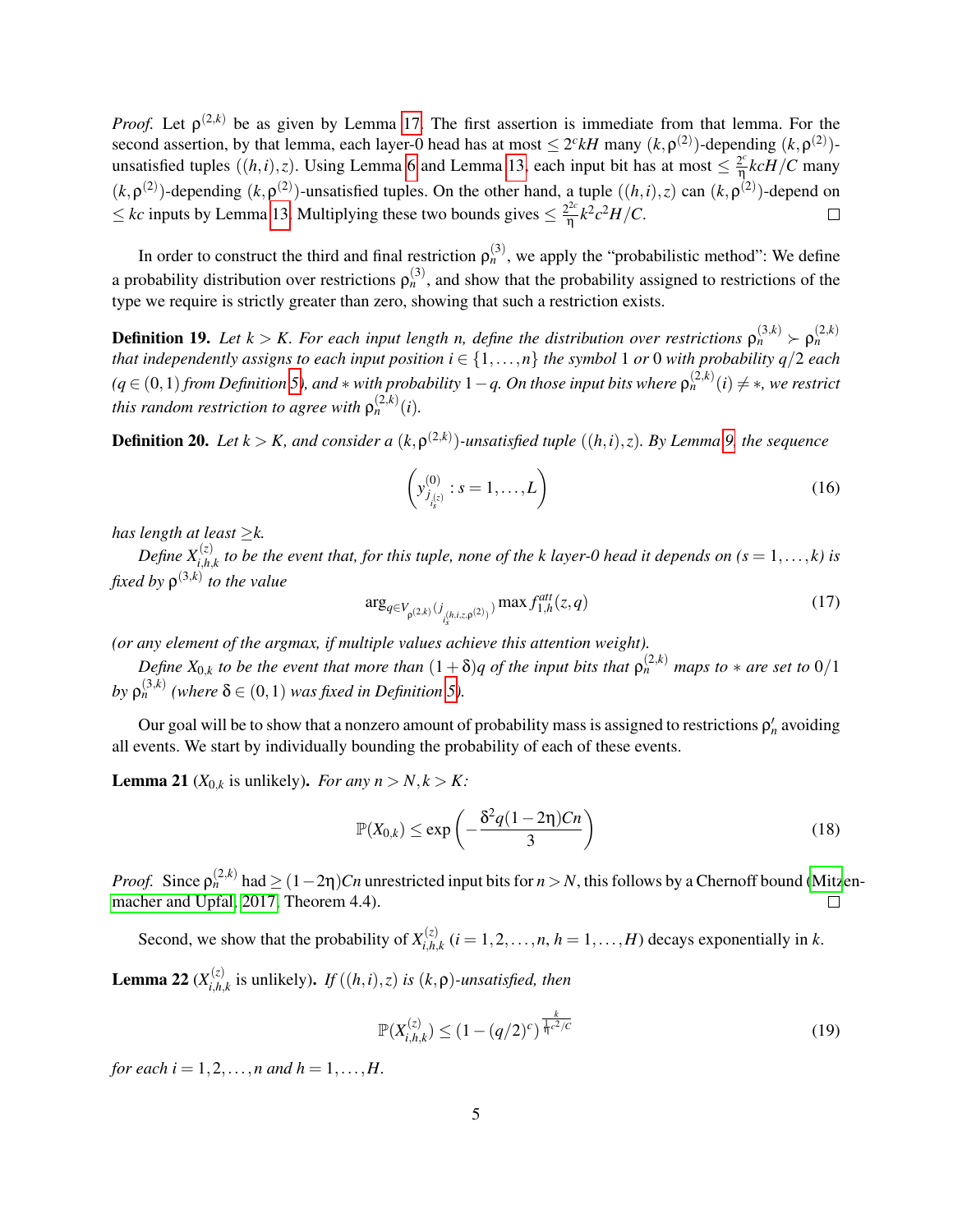*Proof.* Let  $Y_{i,h,z,k}^t$   $(t = 1,...,k)$  be the event that the layer-0 activation  $y_{j,h}^{(0)}$  $\int_{i_l}^{j} (h, i, z, \rho(2))$ is not fixed by  $\rho^{(3,k)}$  to

$$
\arg_{q \in V_{\rho^{(2,k)}}(j_{i}^{(h,i,z,\rho^{(2)})})} \max f_{1,h}^{att}(z,q)
$$
 (20)

Note that

$$
X_{i,h}^{(z)} = \bigcap_{t=1}^{k} Y_{i,h}^t
$$
 (21)

We have

$$
\mathbb{P}(Y_{i,h}^s) \le 1 - (q/2)^c \in (0,1)
$$
\n(22)

Any  $Y_{i,h,z}^s$  can be statistically dependent on at most

$$
c \cdot \frac{1}{\eta} c/C = \frac{1}{\eta} c^2/C \tag{23}
$$

other events  $Y_{i,h,z}^{s'}$ , because each  $\rho^{(2,k)}$ -free input bit serves as an input to at most

$$
\frac{1}{\eta}c/C\tag{24}
$$

layer-0 heads (Lemma [6\)](#page-1-0). Therefore, there is a set of

$$
\geq \frac{k}{\frac{1}{\eta}c^2/C} \tag{25}
$$

independent events among these. Call these  $Y_{i,h}^{t_1}, \ldots, Y_{i}$  $\frac{k}{\frac{1}{2}c^2/c}$  $\int_{i,h}^{\pi^c}$  <sup>r</sup><sup>c</sup>. Then

$$
X_{i,h}^{(z)} \subseteq \bigcap_{s=1}^{\frac{k}{\eta}c^2/c} Y_{i,h}^{t_s}
$$
 (26)

and thus

$$
\mathbb{P}(X_{i,h}^{(z)}) \le \prod_{s=1}^{\frac{k}{\eta_c^2/C}} \mathbb{P}(Y_{i,h}^{t_s}) \le (1 - (q/2)^c)^{\frac{k}{\eta_c^2/C}} \tag{27}
$$

for each  $i = 1, 2, ..., n$  and  $h = 1, ..., H$ .

<span id="page-5-0"></span>**Lemma 23.** *There are N,K such that, for each*  $n > N$ *,*  $k > K$ *, the probability of avoiding all events* 

$$
\{X_{0,k}\}\cup\{X_{i,h,k}^{(z)}:((h,i),z)\,\,\text{is}\,\,(k,\mathsf{p}^{(2,k)})\text{-unsatisfied}\}\tag{28}
$$

*is strictly greater than zero.*

Proof. We apply the Lovász Local Lemma [\(Mitzenmacher and Upfal, 2017,](#page-9-0) Theorem 6.17). Each event  $X_{i\,h}^{(z)}$  $\sum_{i,h,k}^{(z)}$  is statistically independent of the set

$$
\left\{ X_{(j,k',k)}^{(z')} : (k, \rho^{(2,k)})\text{-unsatisfied tuples } (j, h', z') \text{ and } (i, h, z) \text{ are not } (k, \rho^{(2,k)})\text{-neighbors} \right\}
$$
 (29)

 $\Box$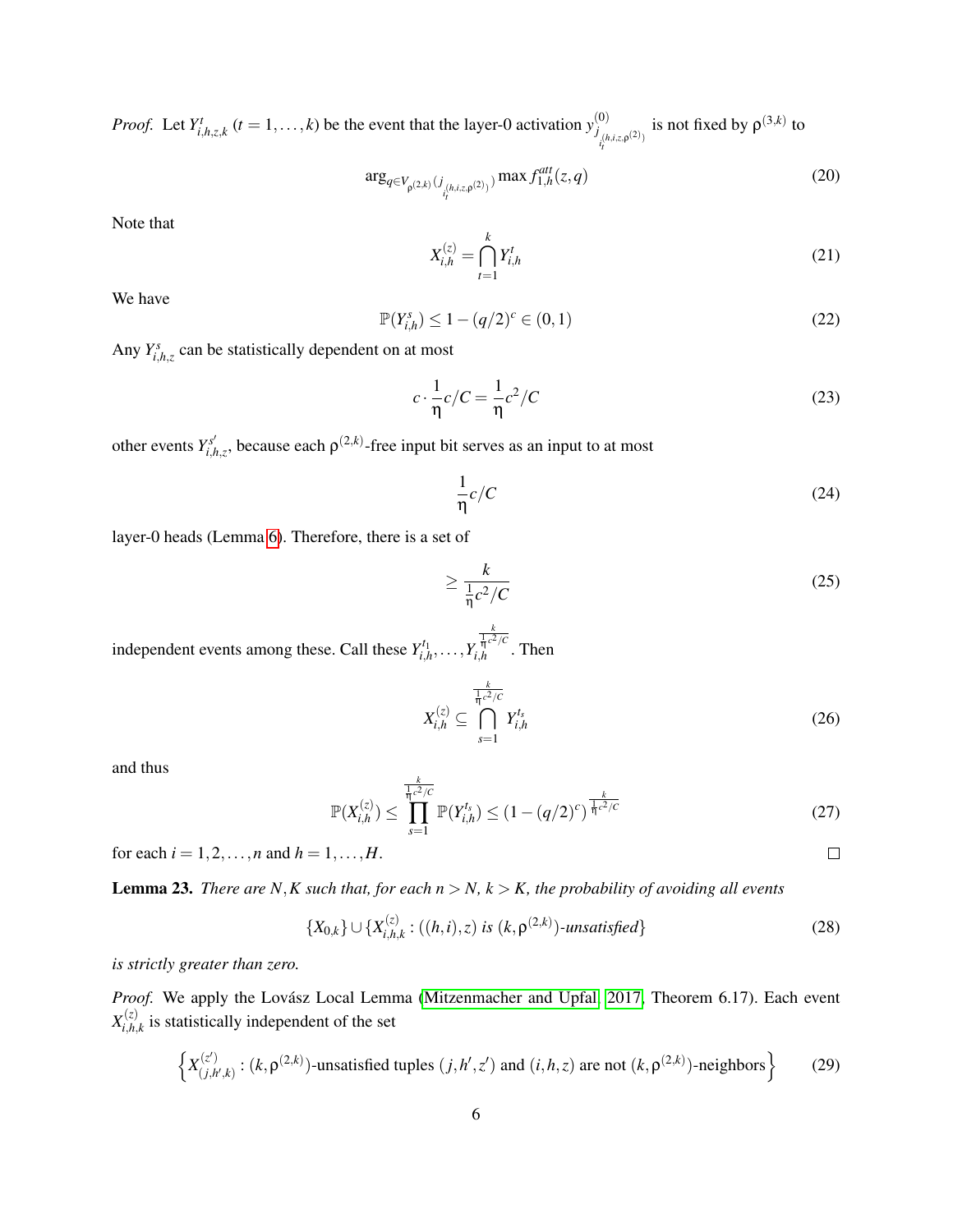The complement of this set has cardinality

<span id="page-6-2"></span><span id="page-6-0"></span>
$$
\leq f = \frac{2^{2c}}{\eta} c^2 k^2 H / C \tag{30}
$$

as concluded in Corollary [18.](#page-3-1) Set  $A := \frac{1}{k^2}$  $\frac{1}{k^2}$ ,  $B:=\frac{1}{2}$  $\frac{1}{2}$ . The number of events  $X_{i,h}^{(z)}$  $\int_{i,h}^{(z)}$  is bounded by  $2^c Hn$ . By the Lovász Local Lemma, it is sufficient show the following:

$$
\mathbb{P}(X_{i,h}^{(z)}) \le A(1-B)(1-A)^f \tag{31}
$$

$$
\mathbb{P}(X_0) \le B(1-A)^{2^c H n} \tag{32}
$$

The Lovász Local Lemma then guarantees that there is some input restriction  $\rho_n^{(3)}$  that avoids all events  $\{X_0\} \cup \{X_{i,h}^{(z)}\}$  $i_{i,h,k}^{(2)}$ : *i*,*h*,*z*}. For [\(31\)](#page-6-0), we need

$$
D \le A^{1/k} (1 - B)^{1/k} (1 - A)^{f/k} \tag{33}
$$

where  $D = (1 - (q/2)^c)$  $\frac{1}{\sqrt[n]{c^2/c}} \in (0,1)$ . For the first term on the right,

$$
\lim_{k \to \infty} A^{1/k} = \lim_{k \to \infty} \exp(-\log(k^2)/k) = 1
$$

Also,  $\lim_{k \to \infty} (1 - A)^{f/k}$  equals

$$
\lim_{k \to \infty} \left( 1 - \frac{1}{k^2} \right)^{\frac{2^{2c}}{\eta} c^2 k H / C} = \lim_{k \to \infty} \left( 1 - \frac{E^2}{k^2} \right)^k = 1
$$

for  $E := \frac{2^{2c}}{n}$  $\frac{d^{2c}}{d}c^2H/C$ . So, if we choose *k* large enough (independently of *n*), the RHS of [\(33\)](#page-6-1) can be made arbitrarily close to 1, in particular, greater than *D*. In order to also satisfy [\(32\)](#page-6-2), we need

$$
\exp(-\delta^2 q(1-2\eta)C/3) \leq B^{1/n}(1-A)^{2^cH}
$$

which holds for *n*, *k* large enough (again, choosing *k* independent of *n*).

**Corollary 24.** There are K,N such that for  $n > N$ ,  $k > K$ , for any  $\rho_n^{(3,k)}$  provided by Lemma [23,](#page-5-0) we have

$$
|\{i \le n : \mathsf{p}_n^{(3,k)}(i) = *\}| \ge C'n
$$

*Proof.* We have

$$
|\{i \le n : \rho_n^{(3,k)}(i) = *\}| \ge (1 - 2\eta) \cdot (1 - (1 + \delta)q)Cn
$$

for all sufficiently large *n*. The claim follows from the choices in Definition [5.](#page-1-1)

*Proof of the Depth Reduction Lemma.* After applying  $\rho_n^{(3,k)}$ , every layer-1 head  $b_{j,1,h}$  depends at most on

- 1. the *c* input bits feeding into  $y_i^{(0)}$  $j^{(0)}$ , and
- 2. for each  $h = 1, ..., H$ ,  $z \in V_{\rho^{(3,k)}}(j) \subseteq V_{\rho^{(2,k)}}(j)$  such that  $((h, j), z)$  is  $(k, \rho^{(2,k)})$ -satisfied, at most  $\leq ck$ input bits by the definition of "satisfied".

<span id="page-6-1"></span> $\Box$ 

 $\Box$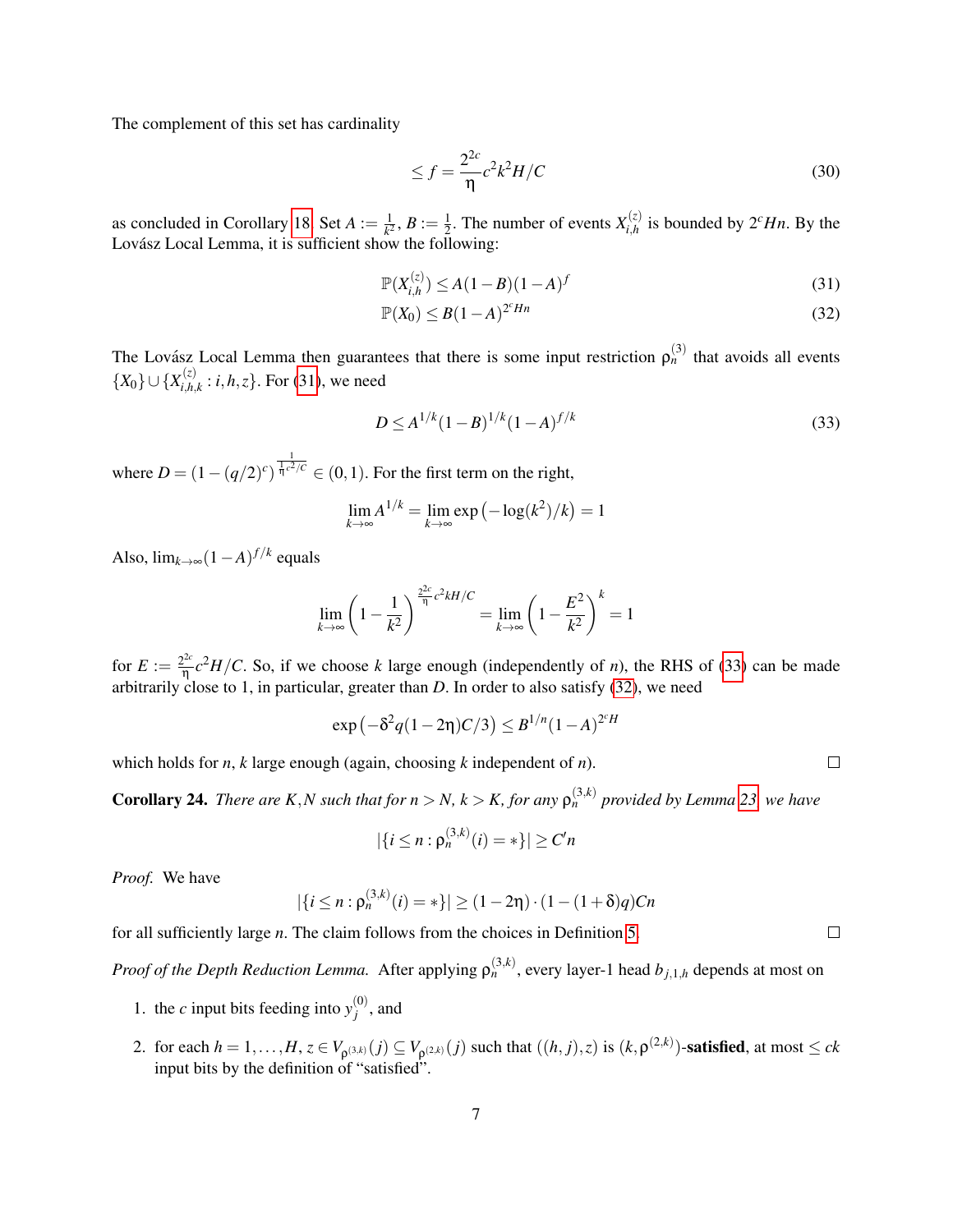3. for each  $h = 1, ..., H$ ,  $z \in V_{\rho^{(3,k)}}(j) \subseteq V_{\rho^{(2,k)}}(j)$  such that  $((h, j), z)$  is  $(k, \rho^{(2,k)})$ -unsatisfied, the input bits that the tuple *k*-depends on, of which there are at most  $\leq ck$  by Lemma [13.](#page-2-0) (Stated differently, every tuple is  $(k, \rho^{(3,k)})$ -satisfied.)

Thus, each layer-1 activation  $y_i^{(1)}$  $f_j^{(1)}$  only depends on  $\leq c \cdot (2^c kH + 1)$  input bits.

We can thus remove layer 0, convert layer-1 activations  $y_i^{(1)}$  $y_j^{(1)}$  into layer-0 activations  $y_j^{(0)}$  $j^{(0)}$ , and obtain a  $(c \cdot (2^{c}kH + 1))$ -transformer performing the same computation as before when  $\rho^{(3)}$  is applied.  $\Box$ 

### S2 Missing Detail in Soft Attention Proof

In the proof of Lemma 5 on Page 11, the inequality at the end of the first column has the form

$$
||b - b'|| < \sum a_w ||y_w - y'_w||
$$
\n(34)

A term is missing: the RHS should be of the form

$$
||b - b'|| < \sum a_w ||y_w - y'_w|| + \sum |a_w - a'_w| y'_w
$$
\n(35)

The missing term is also small under the assumptions used in the paper.

First,  $y'_w$  is bounded because  $f^{att}$  and  $f^{act}$  are Lipschitz functions, and the positional embeddings are assumed to be bounded. These assumptions are used in the k=0 step of the proof of Lemma 5, and they are necessary for the proof to work.

Second,  $\sum |a_w - a'_w|$  is also in O(1/n). The next page contains a calculation for this claim.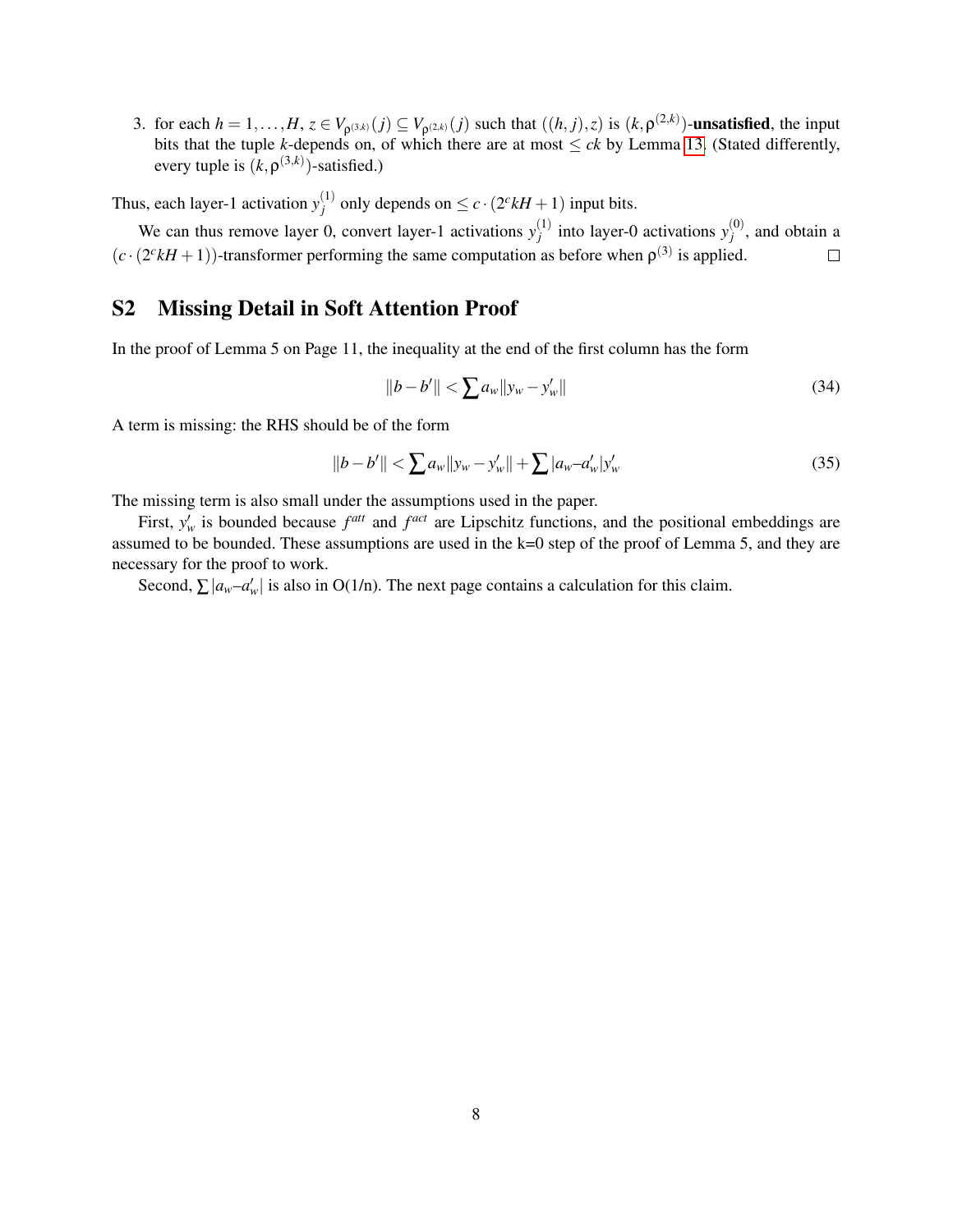We want to show that

$$
\sum_{u \neq i} |\hat{a}_{j,u}^{k,h} - \hat{a}_{j,u}^{k,h}| = O(1/n)
$$
 (1)

To show this, we show that each term is  $O(1/n^2)$ .

First, note  $\hat{a}_{j,u}^{k,h} \in \left[\frac{\exp(-2A)}{n-1}\right]$  $\frac{p(-2A)}{n-1}, \frac{\exp(2A)}{n-1}$  $\frac{p(A)}{n-1}$  (the upper bound is given in the paper, the lower bound is analogous).

Also, for the unnormalized attention weights,  $|a_{j,u}^{k,h} - a_{j,u}^{k,h'}| \leq \frac{Q}{n}$  for some constant *Q* depending on the parameter matrices and Lipschitz constant of  $f^{att}$ .

Let's fix all indices but *u*, and write

$$
c_u := \exp(a_u) \in [\exp(-A), \exp(A)] \tag{2}
$$

$$
d_u := \exp(a_u) - \exp(a'_u) \tag{3}
$$

Because  $|a_{j,u}^{k,h} - a_{j,u}^{k,h}| \leq \frac{Q}{n}$ ,  $a_u$  is bounded, and  $\exp(\cdot)$  is continuous, therefore  $|d_u| \in O(\frac{1}{n})$ . Then

$$
\hat{a}_u - \hat{a}_u = \frac{c_u}{\sum_y c_y} - \frac{c_u + d_u}{\sum_y c_y + d_y} = \frac{c_u(\sum_y c_y + d_y) - (c_u + d_u)\sum_y c_y}{\sum_y c_y(\sum_y c_y + d_y)} = \frac{c_u(\sum_y d_y - d_u(\sum_y c_y))}{\sum_y c_y(\sum_y c_y + d_y)} \tag{4}
$$

$$
\leq \frac{c_u \sum_{y} |d_y| + \frac{C}{n} \sum_{y} c_y}{(\sum_{y} c_y)^2} \leq \frac{\exp(A)C + \frac{C}{n} \sum_{y} c_y}{(\sum_{y} c_y)^2} \tag{5}
$$

(for some constant *C*). Considering that  $c_u \ge \exp(-A)$ , therefore  $\sum_y c_y \ge n \exp(-A)$ , and this is bounded as

$$
\leq \frac{\exp(A)C + \frac{C}{n}n\exp(A)}{n^2\exp(-2A)} = O(\frac{1}{n^2})
$$
\n(6)